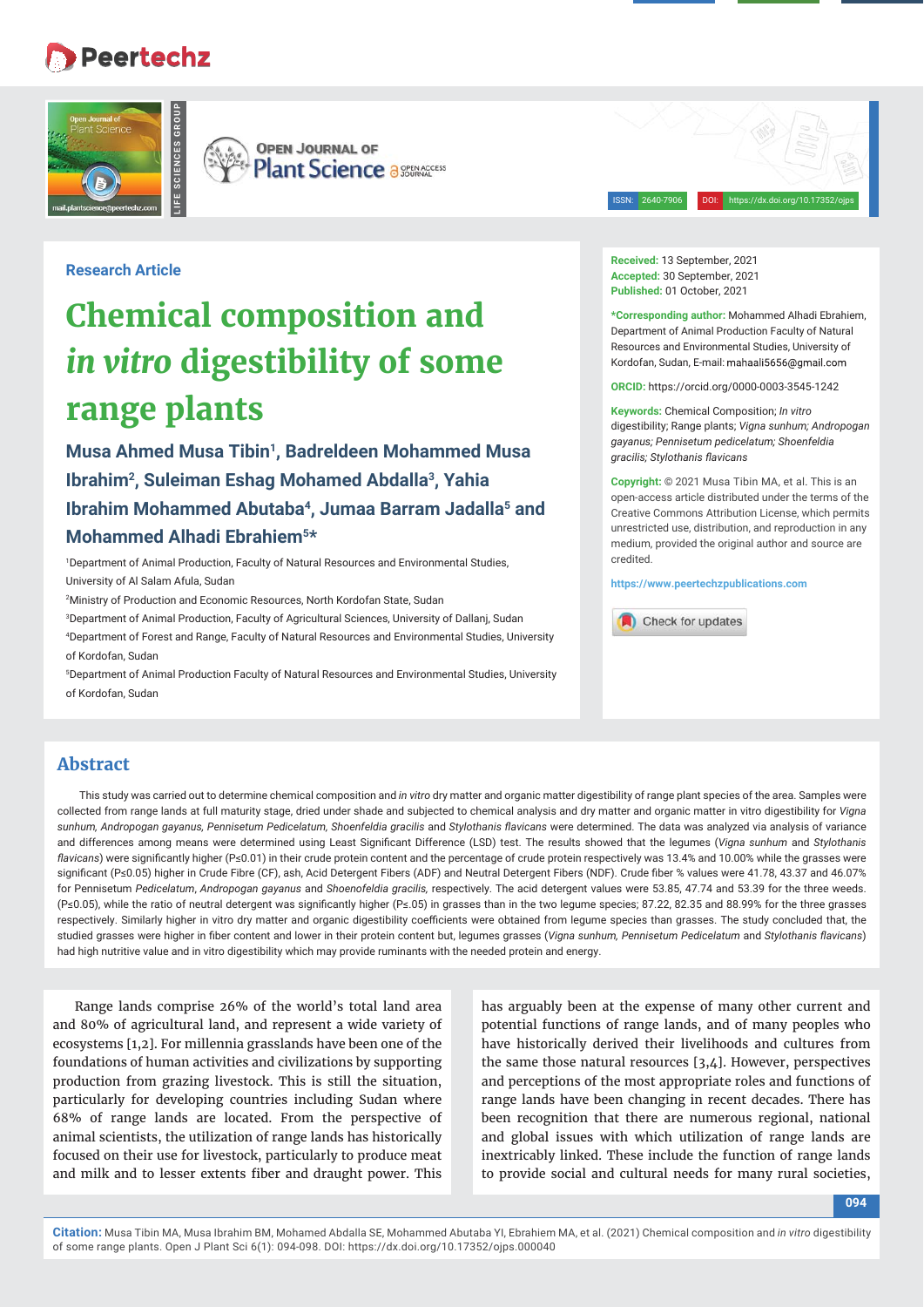their role in reducing Greenhouse Gas (GHG) emissions, as water catchments, and the preservation of ecosystem biodiversity [3]. At the same time increased global demand for food must be met without unacceptable adverse effects (Food and Agriculture Organization  $[4,5]$ . Solutions to such issues are complicated by the need to meet the short term and long-term needs of those whose livelihoods depend on range lands.

There are more than 800 million in the world with very low income, and an additional 200 million in the more marginal arid and semi-arid areas, who are highly dependent on range grasslands for their livelihoods [4,6-8]. Because range lands are of such major global importance there are compelling reasons why they need to be better managed in order to best fulfill various functions. Knowledge is often lacking, particularly for tropical range lands in which our country lies. The knowledge that is available from the much more extensive studies of temperate range ecosystem often cannot be directly applied to tropical grass range lands. Optimal management of tropical range lands is challenging, especially given the diversity of agro-ecological contexts, the animal production constraints and soil–plant–animal interactions.

Optimal management for defined production, environmental and social targets will generally include inventories and assessments of the grasslands and grazing animals available and knowledge of the important herbage–animal relationships. The most important part that is tackled in this study is the assessment of nutritive value of some highly selected that are highly palatable hence selected and heavily grazed. This is essential for development of improved methods that are desirable to evaluate the current status and the potential of range lands' utilization systems and to guide management and may recommend domesticating some species.

As rangelands are communally used in Sudan in general and North Kordofan in particular, grazing areas are overstocked, continuously overgrazed. The livestock species usually select most palatable species and this leads to change of plant composition drastically. The annual range inventory conducted domination of unpalatable flora species and decreased population of palatable species [9]. The plant selected for this study are among most species that are subjected to heavy grazing and reduced sharply in plant composition. The overall objective of this study is to assist for improved sustainable methods for range lands' utilization in the State and the country.

# **Materials and methods**

#### **The study site**

The study commenced on 5<sup>th</sup> November and until first of December 2019 at the University of Kordofan farm in the city of Elobeid, which lies between the longitude (29 $^{\circ}$  -34', 30 $^{\circ}$  -30; East) and the latitudes  $(12^{\circ}-25^{\prime}, 13^{\circ}-30^{\prime}$  North) with an area of 8080 km2. This City is the capital of Sheikan locality and North Kordofan State. Sheikan is characterized by undulating plains, depressions; sand covered with hilly areas and some mountain clusters. There are three climatic regions that cover North Kordofan State. These are dry, semi-arid dry and low rainfall

https://www.peertechzpublications.com/journals/open-journal-of-environmental-biology

savanna on sand areas where the study samples were collected from. The long term average rain is between 250-400 mm. The maximum temperature is 40° - 42 ° C and the minimum is 13° C. In the semi-arid region, rainfall is between 300-600 mm and the maximum temperature is 39° C.

The humidity reaches 1175 during the dry season. In the autumn, the air humidity reaches 65-67% lobeid Meteorology Department office, 1999). Rainfall starts as sporadic showers in May and becomes regular from June to October. It is usually heavier in July and reaches peak in August before declining in September to reach its lower pattern in October. Temperatures are modified by rain at this time though it is hot and humid in general. Temperature and precipitation drops from the amount of evaporation in July and August and the highest rainfall recorded in 2010 was 620 mm (Sheikan locality, 2011).

This city is also considered the largest market for gum Arabic, as primary and important market of livestock brought from different parts of western and Southern Sudan in a continuous movement of the presence of different types of animals. There are some food industries and Agro-industrial companies such as vegetable oil production and flour mills (Sheikan locality, 2011). Elobeid Petroleum Refinery is set at 10 km from the city center. In general this city is a main marketing city for the country. Rural areas are farming and livestock producing areas.

Ligneous species are dominantly comprised of Hashab (*Acacia senegal*), Marrekh (*Boscia senegalensis*) and Seyal (*Acacia tortilis*) in the northern regions. Southern and central parts are covered with desert palm (*Balanites agyptiaca*), Sidr (*Ziziphus spinachristi*), tebeldi (*Adansonia digitata*) habeel (*Combretum cordofanum*), kitr (*Acacia mellifera*), ghobeesh (*Quiera senegalensis* ), Haraz (*Faiherbia albida* ), Arrad (*Albizzia amara*), Aradaib (*Tamarindus indica*) and many other trees and shrubs species of the zones indicated above. The under storey is dominantly covered with herbs such as *Alysicarpus monilifer* (Fraisha), *Zornia gleochidiata* (lisaig), *Cassia obtusifl ora*  (Kawal), *Cassia occidentals* (Soreib), *Amaranethesis fl avicans* (Lisan eltair) *, Blepharis linarrifolia* (Beghail) and many others. Grasses dominant in this are *Eragrostis tremula* (bino), *Aristida pallida* (gaw), *Cenchrus bifl orus* (Huskaneet khashin)*, C. setigrus*  (Huskaneet Naeem) *Pennisetum pedicellatum* (Umdofofo) and others[9],

#### **Sampling the biomass of the studied species**

Plant biomass of the following species was harvested at full maturity stage: grass species among them included *Schoenfeldia gracilis* Danabelnaga*, Andropogon gayanus* Abuelrakhees and *Pennisetum pedicellatum Umdofofo while Sylothansis flavicans* Natasha and *Vigna sunhun* Lubia elghazal were among leguminous species. The biomass was cut at 5 cm height, sun dried and stored for chemical analyses. In vitro dry matter and organic matter digestibility was determined for the biomass of the species mentioned.

#### **Chemical analysis**

The plant species biomass mentioned in previous section

**095**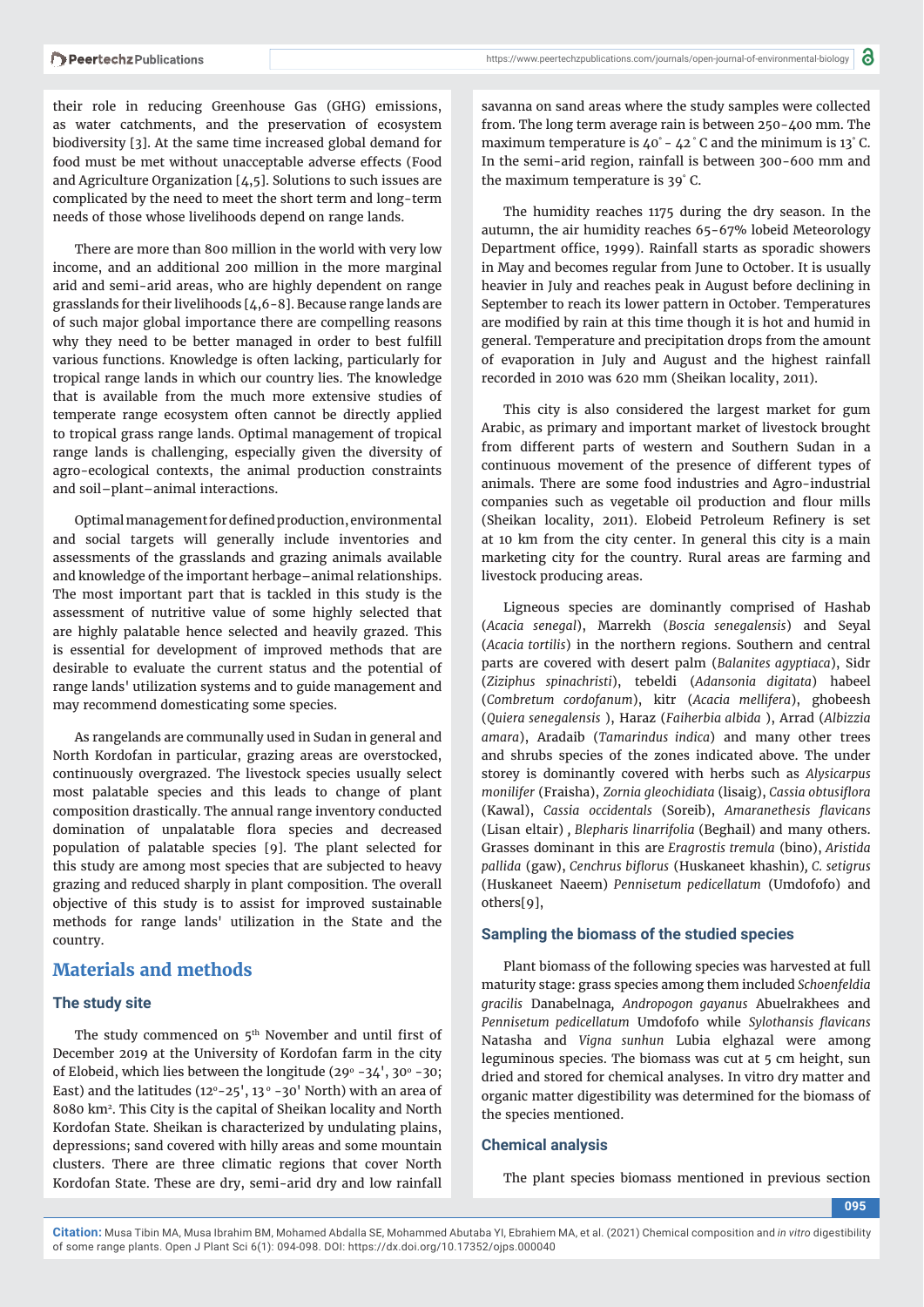was analyzed using proximate analysis as described by the Association of the Official Analytical chemists [10] and forage fiber analysis was done according to Terrie [11]. In Vitro dry matter and organic matter was determined according to Goering and Van Soest [12].

#### **Chemical analysis determents and their importance for animal nutrition**

**Dry Matter:** The determination of Dry Matter (DM) is the most common procedure carried out in nutrition laboratories because plant feedstuffs may vary in water content. The amount of water content must be known to permit comparisons of different feeds. DM is determined by drying the test material at 105° C overnight in an oven. DM is then determined by the following calculation:

Dry weight / fresh weight \* 100 = % DM.

**Crude Protein (CP):** The procedure to estimate crude protein was developed by a Danish chemist, Johan Kjeldahl and is commonly known as "Kjeldahl" procedure. The Kjeldahl analysis depends on the measurement of Nitrogen (N) in the test material. To convert the measured N content of the test material to crude protein, a calculation factor of 6.25 (N x 6.25) is applied. This is based on the fact that all proteins contain about 16% N (100/16 = 6.25) or 16 g of N comes from 100 g protein, or 1 g of N is associated with  $100/16 = 6.25$  g of protein.

Nitrogen (N) \* 6.25 = Crude Protein (CP)

#### **Ether extract**

Ether-soluble materials in feed include different organic compounds that are soluble in organic solvents. In animal feeds, ether extract may include fats, fatty acid esters, and fatsoluble vitamins and hence are often referred to as crude fat. The primary goal of ether extracts is to isolate the fraction of the feedstuff that has a high caloric value. A portion of the dried feed sample is boiled in ether (organic solvent) for four hours. Since fats are soluble in ether, ether extract is equivalent to fat. Provided the ether extract contains fats and fatty acid esters, this approach is valid. However, in samples that contain high levels of other compounds soluble in organic solvents, such as plant waxes or resins, it may not give a true estimate of feed caloric value. However, this error is generally small in typical animal feedstuffs. Overall, this test does not indicate anything about the quality of the fat in the feed.

#### **Ash**

Ash is the residue remaining after all the organic nutrients have been burned off or oxidized completely in an oven at 500° to 600° C for two to four hours. Nutritionally, ash values have little importance, although high values may indicate contamination (e.g., soil) or dilution of the feed sample with limestone or salt. Ash values obtained are cumulative of all the mineral elements combined together. High temperatures used for burning may cause loss of some volatile elements such as chloride, zinc, selenium, iodine, and so on. Consequently, ash values can underestimate mineral contents. However, this

error is small. Identifying individual minerals may be more meaningful and useful. If ash values are not very useful, why obtain them? They allow for calculations of nitrogen-free extract compared to DM.

#### **Crude fiber**

Crude fiber estimates the indigestible fraction of feed or those fractions of the feed that are fermented in the hindgut by microbes. Crude fiber includes different insoluble carbohydrates that are associated with the cell wall of plants and are resistant to the action of digestive enzymes. Crude fiber is made up of plant cell structural components, including cellulose, hemicelluloses, lignin, and pectin. For non ruminant animals, crude fiber is of little value energy-wise. However, it is important for maintaining hindgut health and microbial population. Crude fiber is important in the diets of ruminant animals, which can ferment a large portion of it. Crude fiber measures fermentable components of the feed. Crude fiber has little energy value but is important for gut health in pigs and poultry. Ruminant animals can ferment a large portion of crude fiber. To determine crude fiber in feed, a sample is dried, boiled in weak sulfuric acid (1.25%  $H_2SO_4$ ), and filtered. The residue is boiled in a weak alkali (1.25% Na OH) and filtered, and the remaining residue is dried and ashed. The difference between the filtered dried sample and ash is crude fiber. The two boiling processes simulate the pH conditions of the digestive tract, acidic in the stomach and alkaline in the small intestine. However, the enzymatic digestion in the digestive tract is not simulated in the procedure. Crude fiber tests underestimate true fiber in feed. A major problem with this procedure is that the acid and base solubilize some of the true fiber (particularly hemicelluloses, pectin, and lignin), and some cellulose is partially lost too. Hence crude fiber underestimates true fiber in the test material. The number, or value, obtained in this procedure, therefore, is practically meaningless. Most laboratories have phased out the crude fiber term and replaced it with the detergent fiber system.

#### **Neutral Detergent Fiber (NDF) and Acid Detergent Fiber (ADF)**

The detergent fiber system includes neutral detergent fiber and acid detergent fiber. NDF contains the major cell wall components, such as cellulose, hemicellulose, and lignin. It may also contain other very important components, such as cutin, and some proteins too. Hemicellulose, cellulose, and lignin are indigestible in non ruminants, while hemicellulose and cellulose are partially digestible (fermentable) in ruminants.

NDF fractionation is determined by boiling feed samples for one hour in a solution containing sodium lauryl sulfate and Ethylene Diamine Tetra Acetic Acid (EDTA) at pH 7.0. This detergent extracts soluble components of the feed (protein, sugars, lipids, and organic acids), and the non soluble material is called NDF.

Acid detergent fiber is an estimate of cellulose  $+$  lignin in the feed sample. Hemicellulose, therefore, is estimated as NDF − ADF. This is not a perfect system, as there are contaminants

**096**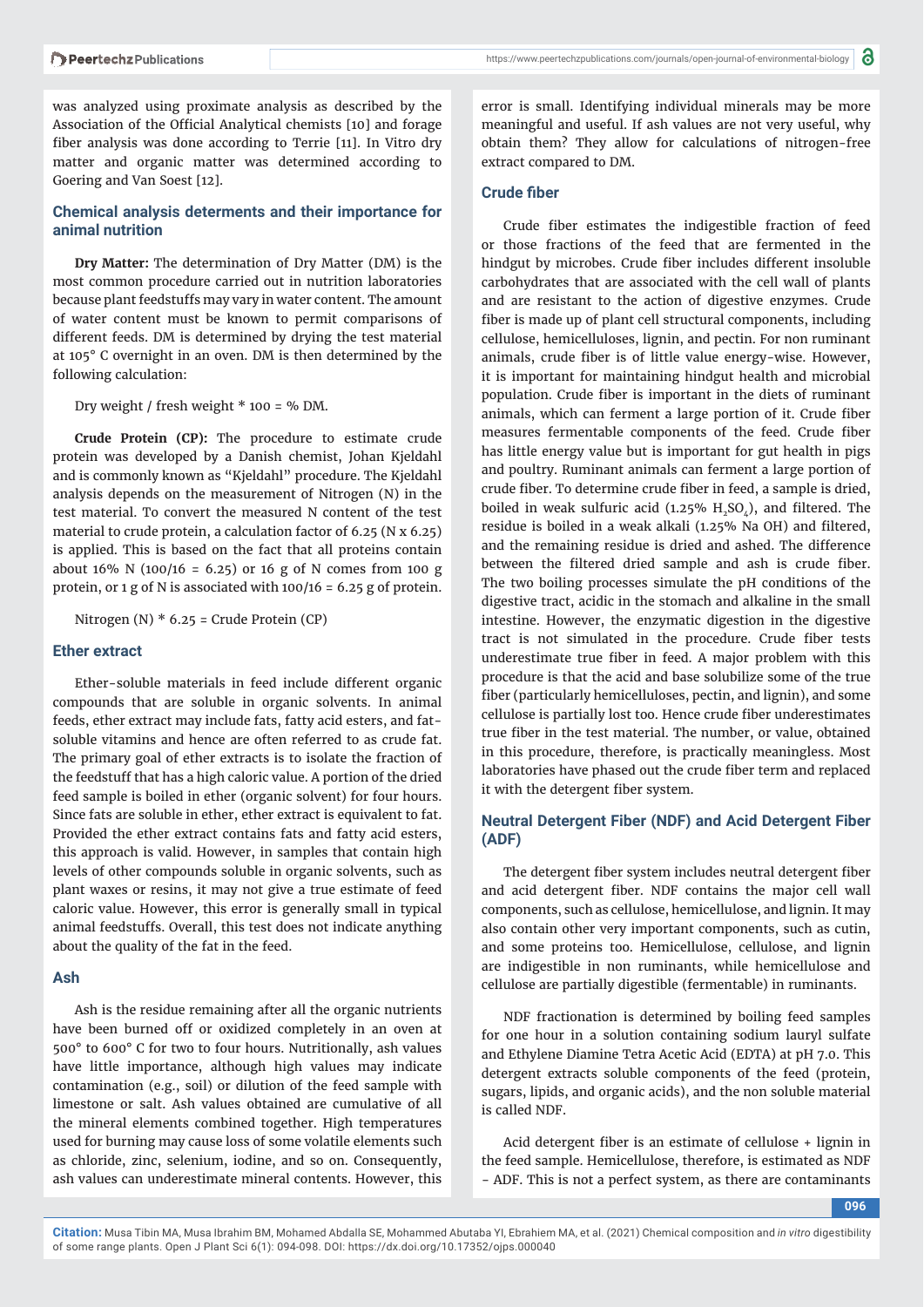in both ADF and NDF terms. ADF does the best job of describing the portion of feed it is designed to estimate (i.e., cellulose + lignin). The ADF and NDF terms have now largely replaced the crude fiber term. By using this method, we can better predict the digestibility of forages for animals. Nowadays, most laboratories use NDF and ADF analysis instead of crude fiber.

#### **Nitrogen-free extract**

The term Nitrogen-Free Extract (NFE) is a misnomer, as there is no nitrogen or extraction process in this procedure. Nitrogen-free extract is not determined analytically in the laboratory, as shown below. NFE supposedly represents the soluble carbohydrates of the feed, such as starch and sugar, and is the difference between the original sample weight and the sum of the weights of moisture (water), ether extract, crude protein, crude fiber, and ash. Therefore, it accumulates the errors of the other analytical systems. It is an overestimate of true NFE.

% NFE =  $\frac{6}{6}$  DM -  $\frac{6}{6}$  ether extract + % crude protein + %  $ash + %$  crude fiber)

#### **Statistical analysis**

The experimental design was a Complete Randomized Design (CRD) that had six treatments (plant species) with four replicates. The data on chemical analysis or nutrients' percent was analyzed using analysis of variance [13]. The data of in vitro DM and OM was also analyzed via analysis of variance. The difference among treatment means were detected using least significance difference [13,14].

### **Results and discussion**

#### **Chemical composition of the studied plants**

The chemical composition of range plants selected for this study is presented in Table 1 below. The dry matter was the highest in grass species*; Schoenfeldia gracilis, Andropogon gayanus* and *Pennisetum pedicellatum*) where it reached to 96.70, 95.51 and 95.03 % respectively. The dry matter in herbaceous species was significantly ( $P < 0.05$ ) lower and amounted to  $95.51\%$  for *Stylothanesis fl avicans* followed by *Vigna sunhun* that had 94.11% DM. Maximizing dry matter intake provides more nutrients to rumen microbes, which in turn provides more nutrients to animal production and composition, growth, reproduction and body condition [15]. Ash content was 9.4% in *Vigna sunhum*, 8.00 % for *Pennisetum pedicellatum*, 7.76% in *Stylothanesis flavicans*, 5.53% in *Andropogon gayanus* and 3.79 *%* in *Schoenfeldia gracilis* without being affected by type of he flora. Accordingly organic matter, OM, was 92.91, 91.17, 87.75, 87.03 and 84.71 % for *Schoenfeldia gracilis*, *Andropogon gayanus, Stylothansis fl avicans*, *Pennisetum pedicellatum* and *Vigna sunhum* respectively. The most important constituent for the species studies was crude protein, CP where it was 13.45%, 10.00, 7.74, 4.69 and 3.41 % for *Vigna sunhum, Stylothansis flavicans Pennisetum pedicellatum, Andropogon gayanus* and *Schoenfeldia gracilis*, respectively. Ruminants have a minimum requirement for protein and energy to maintain normal body functions known as their 'maintenance' requirement which is approximately 2% of

their body weight [16-19]. The herbaceous species had higher Ether extract; 3.65 and 3.38 % for *Vigna sunhum* and *Stylothansis*  flavicans respectively while grasses were lower in their ether extract content with 58.35*,* 56.45*,* 49.45*,* 48.67 and 44.45 % for *Stylothansis flavicans, Vigna Sunhum, Pennisetum pedicellatum, Schoenfeldia gracilis* and *Andropogon gayanus* respectively.

The Nitrogen Free Extract (NFE) fraction was found being 52.56, 45.11, 35.48, 34.83 and 32.6 % for *Andropogon gayanus, Schoenfeldia gracilis, Vigna sunhum, Pennisetum pedicellatum* and *Stylothansis flavicans* respectively. In vitro dry matter and organic Matter digestibility of some Range Plants in North Kordofan coefficients are presented in Table 2. The IVDMD was found to 58.35, 56.45, 49.45, 48.67 and 44.45% for Amaranthesis flavican, Vigna Sunhum, Schoenfeldia gracilis, *Andropogon gayanus* and *Pennisetum pedicellatum* respectively. The in vitro organic matter digestibility coefficients were 58.61, 57.55, 51.55, 49.61 and 46.65 % for biomass of *Amaranthesis fl avican, Vigna Sunhum*, *Schoenfeldia gracilis, Andropogon gayanus* and *Pennisetum pedicellatum* (Table 3).

#### **Conclusion**

The study concluded that range plants under investigation had different chemical components. Grasses were higher in fiber content and lower in their protein proportion. Some grasses (*Andropogongayans*) had substantial amounts of nitrogen free extracts and that could be attributed to their higher seeds. On the other hand legumes were superior in their protein content. In vitro dry matter and organic digestibility efficiency was increased by the increasing of protein contents and decreasing of fibers contents of the plant. These species of high nutritive

**Table 1:** Chemical composition of some plants in North Kordofan State Sudan.

| <b>Constituents</b> | <b>Vigna</b><br>sunhum | <b>Pennisetum</b><br>pedicellatum | <b>Schoenfeldia</b><br>gracilis | <b>Stylothanesis</b><br>flavicans | Andropogon<br>gayanus |
|---------------------|------------------------|-----------------------------------|---------------------------------|-----------------------------------|-----------------------|
| Moisture            | 5.89                   | 4.97                              | 3.30                            | 4.49                              | 3.30                  |
| DM                  | 94.11                  | 95.03                             | 96.7                            | 95.51                             | 96.7                  |
| 0M                  | 84.71                  | 87.03                             | 92.91                           | 87.75                             | 91.17                 |
| Protein             | 13.45                  | 7.74                              | 3.41                            | 10.00                             | 4.69                  |
| Fiber               | 32.40                  | 41.79                             | 43.30                           | 41.50                             | 46.01                 |
| Fat (EE)            | 3.38                   | 2.67                              | 1.09                            | 3.65                              | 1.86                  |
| <b>NFE</b>          | 35.48                  | 34.83                             | 45.11                           | 32.6                              | 52.56                 |
| <b>NDF</b>          | 63.98                  | 86.89                             | 103.09                          | 89.80                             | 106.84                |
| ADF                 | 40.95                  | 53.80                             | 47.67                           | 47.05                             | 52.98                 |
| ASH                 | 9.4                    | 8.00                              | 3.79                            | 7.76                              | 5.53                  |

DM: Dry Matter; OM: Organic Matter; EE: Ether Extraction; NFE: Nitrogen Free Extraction; NDF: Nutrient Detergent Fibre; ADF: Acid Detergent Fibre; ASH: Mineral

| Table 2: In vitro dry matter and organic matter digestibility (%) of some Range Plants |
|----------------------------------------------------------------------------------------|
| lin North Kordofan.                                                                    |

| <b>Plant species</b>    | <b>Local name</b> | <b>Dry matter</b> | <b>Organic matter</b> | SE+  |
|-------------------------|-------------------|-------------------|-----------------------|------|
| Vigna Sunhum            | Lubia elghazal    | 56.45             | 57.55                 | 3.83 |
| Stylothanesis flavicans | Natasha           | 58.35             | 58.61                 | 2.55 |
| Pennisetum pedicellatum | Umdofofo          | 44.45             | 46.65                 | 5.49 |
| Schoenfeldia gracilis   | Danabelnaga       | 49.45             | 51.55                 | 1.32 |
| Andropogon gayanus      | Abuelrakhees      | 48.67             | 49.61                 | 5.41 |
|                         |                   |                   |                       | 097  |